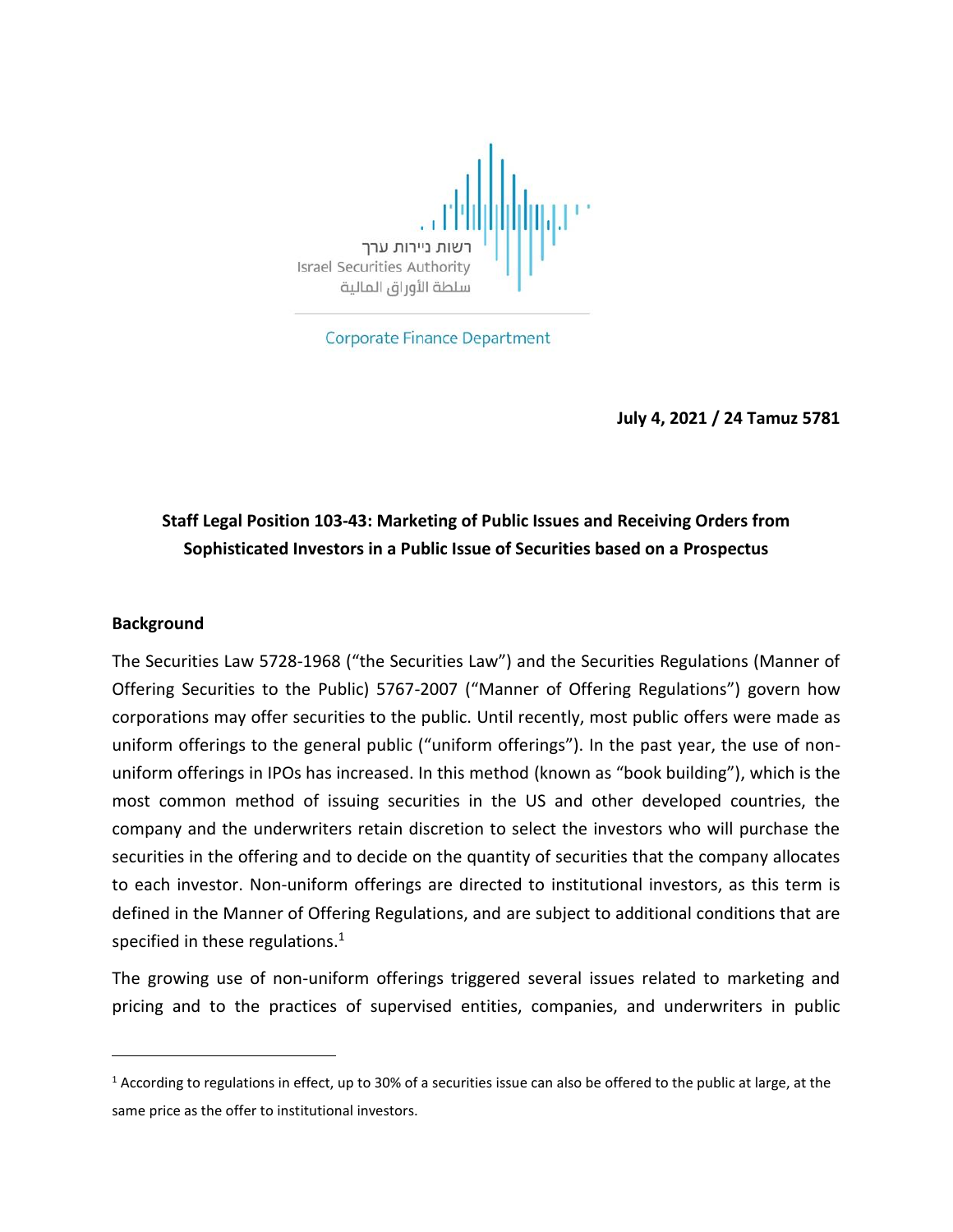offerings. Most of these issues are also relevant to uniform offerings, however they recently came to attention due to the increased use of non-uniform offerings in which the final issue price is determined in negotiations between the issuer and underwriters and the institutional investors, rather than by tender. To address these issues ISA Staff conducted an inspection to study the various aspects of the non-uniform offering process through a series of meetings and discussions with institutional investors, advisors, and underwriters, and collected and analyzed data on a sample of securities issues conducted in 2020 and early 2021 ("the Audit"). This Legal Position addresses several of these issues and is largely relevant to both uniform and nonuniform offerings.

## **Conveying information to institutional investors and preliminary discussions on the feasibility of an issue**

According to the Securities Law, an issuer may offer securities to the public on the basis of a prospectus or draft prospectus.

In a Staff Position published in 2007 and in a Q&A document published in 2017, ISA Staff clarified that in the process of a public issue, issuers may not convey information that does not appear in the draft prospectus to institutional or qualified investors, as these terms are defined in the Manner of Offering Regulations (jointly, "Sophisticated Investors").<sup>2</sup> In 2016, however, ISA Staff published Staff Position 103-38: Initial Discussions with Qualified Investors – "Testing the Waters" ("Staff Position on TTW"), $3$  clarifying that there is no impediment that prevents a company contemplating an IPO from conveying information on its operations to qualified investors with which the company conducts preliminary discussions to explore the feasibility of the issue, even before the company offers its securities to the public on the basis of a prospectus or draft prospectus, and may do so up to 15 days prior to the receipt of the permit for the prospectus ("the TTW Process").

Based on ISA Staff's Audit and the discussions it held with various market players, ISA Staff learned that the TTW Process is frequently used by companies that conduct discussions with investors before publishing a draft prospectus for the public and before a public offering is initiated. However, it also emerged that market players were uncertain about the type of information that may be conveyed in the TTW Process, and specifically whether a company may

<sup>&</sup>lt;sup>2</sup> Staff position 106-2 "Underwriting Q&A on the New Regulations," Q&A 5.2 published in June 2007 [LINK].

<sup>&</sup>lt;sup>3</sup> Staff Position 103-38 "Initial Discussions with Qualified Investors" – "Testing the Waters" ("Staff Position on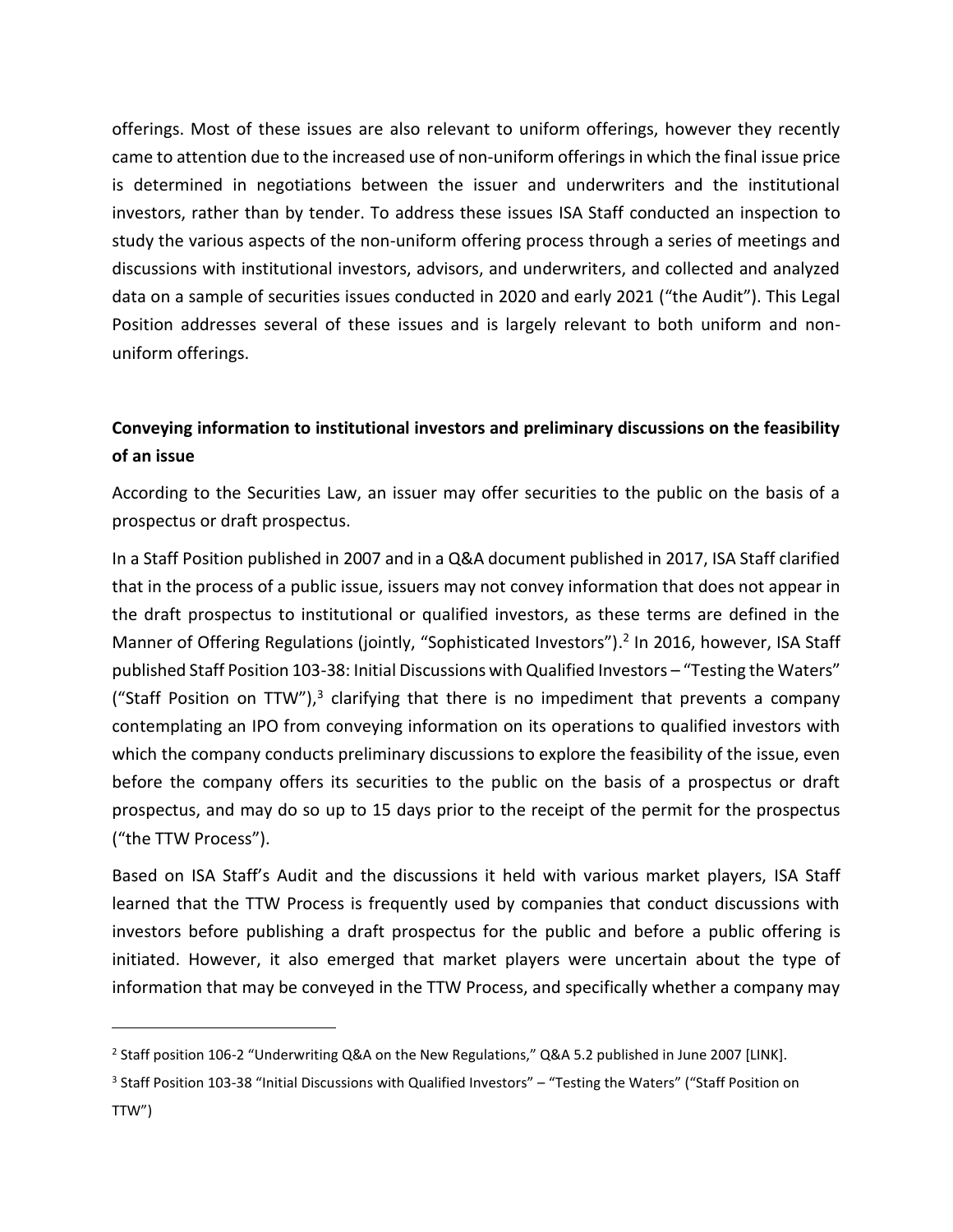give qualified investors information on the issue price, and whether the company may negotiate with investors on the price and obtain indications of their interest in the issue.

# **On the basis of the experience accumulated so far from the growing use of non-uniform offerings in Israel, ISA staff defined the following guidelines for the information that may be conveyed in an IPO:**

- 1. Companies and/or underwriters may convey information to Sophisticated Investors and conduct discussions with them (including discussions on the quantity and price of the offered securities in the issue) before a draft prospectus is issued. This applies both to information conveyed to institutional investors in non-uniform offerings and information conveyed to qualified investors in uniform offerings.
- 2. To ensure that the negotiations and pricing discovery process are, in principle, based on a public document that is drafted and published according to the Securities Law — a prospectus or a draft prospectus — a reasonable interval is required to conduct the issue proceeding on the basis of said document. Companies and/or underwriters must also ensure that investors' give notice of their intentions to participate in the issue on the basis of information that is not substantively different from the information that will be included in the prospectus. To ensure that this is the case, the following two conditions must be met:

First, early commitments or notices of intentions to purchase securities in the issue ("Notices") must be made at least 10 days after the first publication date of a draft prospectus. Second, if the company publishes a draft prospectus that contains substantive modifications compared to the previous public draft prospectus, an additional two business days from the publication date of the revised draft prospectus to the date on which Notices are received is required, and if any Notices based on the previous draft prospectus must be re-confirmed after the elapse of at least two business days from the publication date of the revised draft prospectus.

ISA Staff stresses that the issuers who sign the prospectus must verify that any material information presented at any stage to Sophisticated Investors, either directly or indirectly through underwriters or analysts, must be included in the draft prospectus and in the prospectus.<sup>4</sup>

<sup>4</sup> This does not imply a requirement to attach an analyst report and/or appraisal if such is not required by law, provided that information that establishes such analyses and that originates from the company or the underwriter is included in the draft prospectus.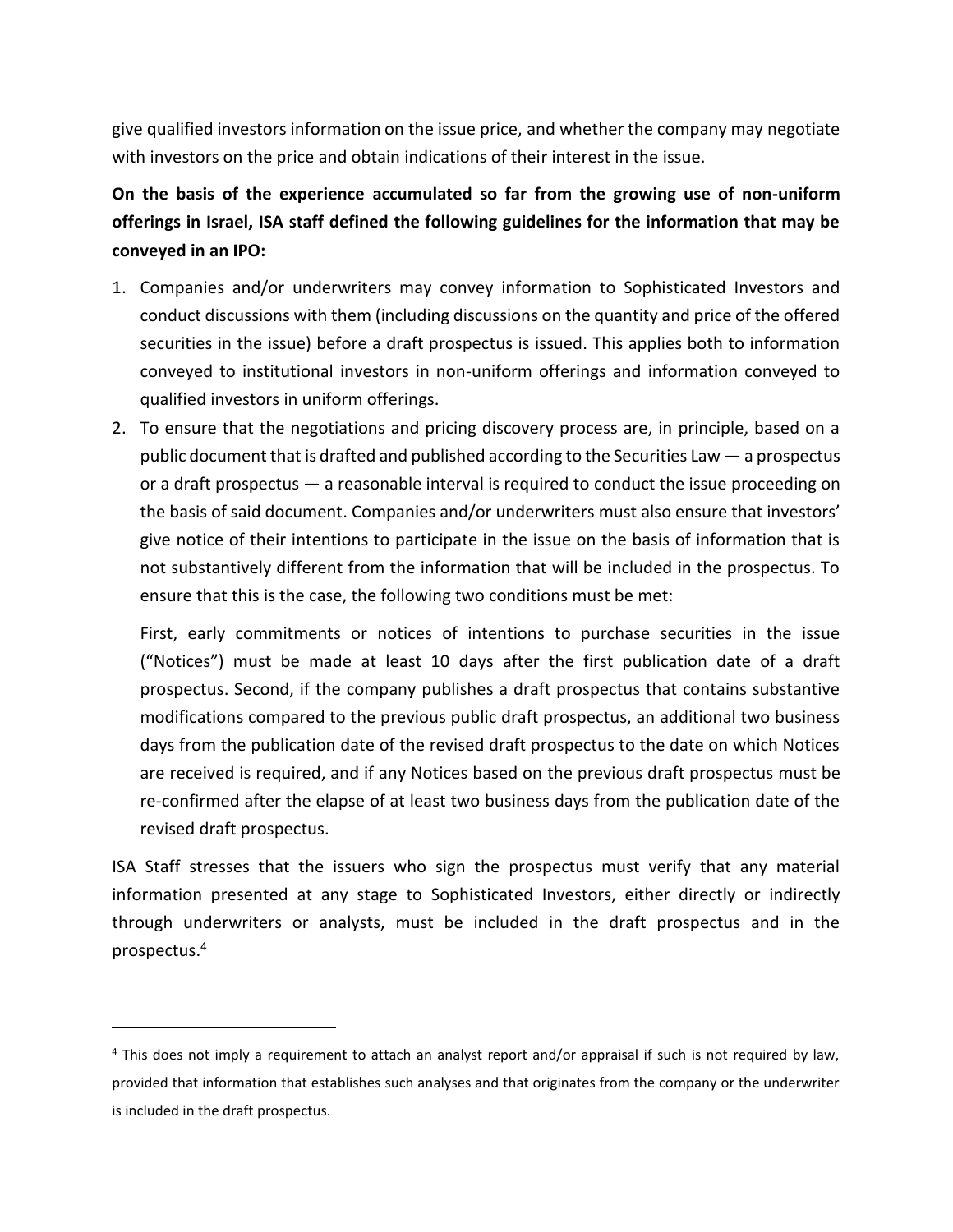ISA Staff clarifies that it remains the case that a company or its representative is prohibited from conveying information **to the public**, including through the media, on the company or on the company's assessments of its value prior to the publication of a draft prospectus. The manner in which issuers may convey information on the company and the issue is through a draft prospectus or a prospectus.<sup>5</sup>

ISA Staff intend to continue to monitor the developments in the issue market and its proper operations to test whether the rules presented in this Staff Position are sufficient to achieve its stated goals.

## **Disclosure on the type of investors who submitted orders to purchase securities and who participated in a non-uniform offering**

Information on Sophisticated Investors and other entities related to an issue<sup>6</sup> that submitted early commitments, and information on Sophisticated Investors and other entities that participated in an issue is important information for potential investors, both in an IPO and in a secondary offering, because such information constitutes an indication of the quality of the issue and the demand for the securities.

Therefore the issuer must include information on these investors' early commitments in the prospectus or in a supplementary notice (currently, this requirement is implemented mainly with respect to early commitments in uniform offerings)<sup>7</sup> and when reporting the results of the issue the issuer must also include information on the effective allocation of the securities.<sup>8</sup>

Due to the features of non-uniform offerings, and specifically the manner in which securities are allocated in non-uniform offerings, ISA **Staff believes that** the above information on entities not related to the issue should be presented in aggregate terms, separately for each institutional investor category, while the following information should be included with respect to all types of investors: 9

7 See Q&A 103-31.

<sup>&</sup>lt;sup>5</sup> See Staff Position 104-9 "Publication of Presentations to Analysts and Investors," which was published in March 2007 (LINK).

 $6$  Entities related to an issue are the company, stakeholders, and entities entitled to proceeds with respect to the issue proceeding, including entities related to underwriters and distributors. On this issue also see Q&A 103.31 (LINK).

<sup>8</sup> Regulation 7 of the Securities Regulations (Notices of Results of Offer by Prospectus **)**) 5730-1969

<sup>&</sup>lt;sup>9</sup> Institutional investors, as this term is defined in the First Addendum to the Securities Law, distinguishing between the institutional and nostro investments of each.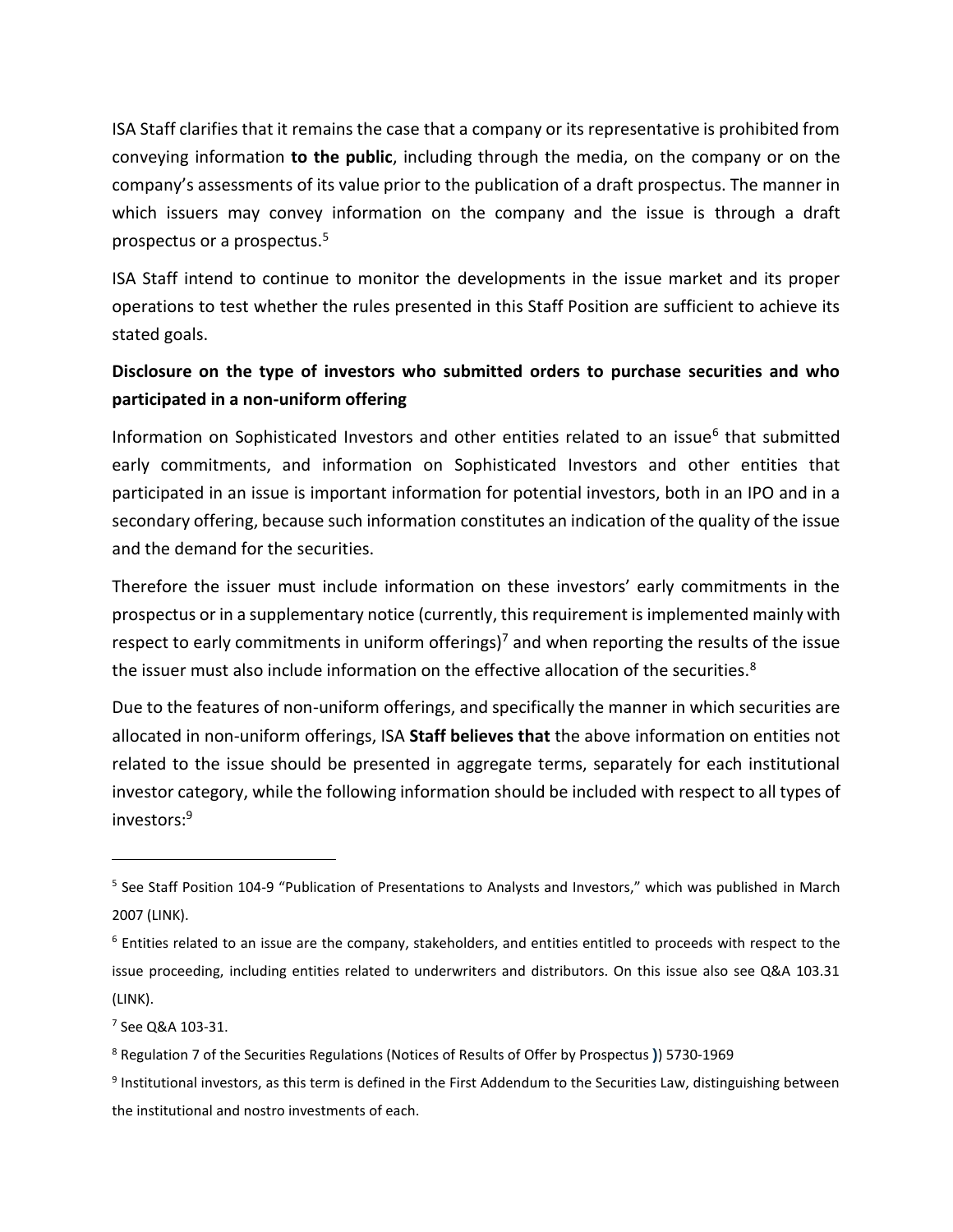In a prospectus, a supplementary notice, or a shelf offering report —

- (a) The number<sup>10</sup> of institutional investors in each category and their total share of orders of the total quantity offered securities and of the total number of orders;
- (b) The number of investors in each category that submitted orders that constitute more than 10% of the offered securities.

And the following information is included in the report of the results of an issue:

- (a) The number of institutional investors in each category to which the company allocated securities in the issue, the number of allocated securities and their share of the total quantity of securities issued;
- (b) The number of institutional investors in each category that were allocated securities that constitute more than 10% of the total quantity of securities issued.

See Appendix A on the proposed format for said disclosures.

With respect to entities related to the issue, non-uniform offerings also require a full disclosure: the prospectus or supplementary notice will include a disclosure of the names of the entities related to the issue and the quantity of securities each committed to purchase; The report of the results of the issue will include a disclosure of the names and quantity of securities purchased by each investor.

This Staff position replaces and cancels Staff Position 103-38: Initial Discussions with Qualified Investors – "Testing the Waters" (Staff Position on TTW") and Q&A 5.2 in Staff Position 106-2: "Underwriting Q&A on the New Regulations."

For additional information please contact:

 $\overline{\phantom{a}}$ 

Attorney Vered Pilichovsky Sisik, Attorney Sivan Chen, or Attorney Ashraf Rayan

 $10$  In counting the number of investors required by this Staff Position, each class (e.g., mutual funds, provident funds, etc.) of an institutional reporting group is counted as a single investor, including investments made through external investment managers (such as mutual funds in a hosting model). Companies may separately provide additional information on the number of investors of each class in each institutional reporting group or on the distinctions between the investors in each group based on other features.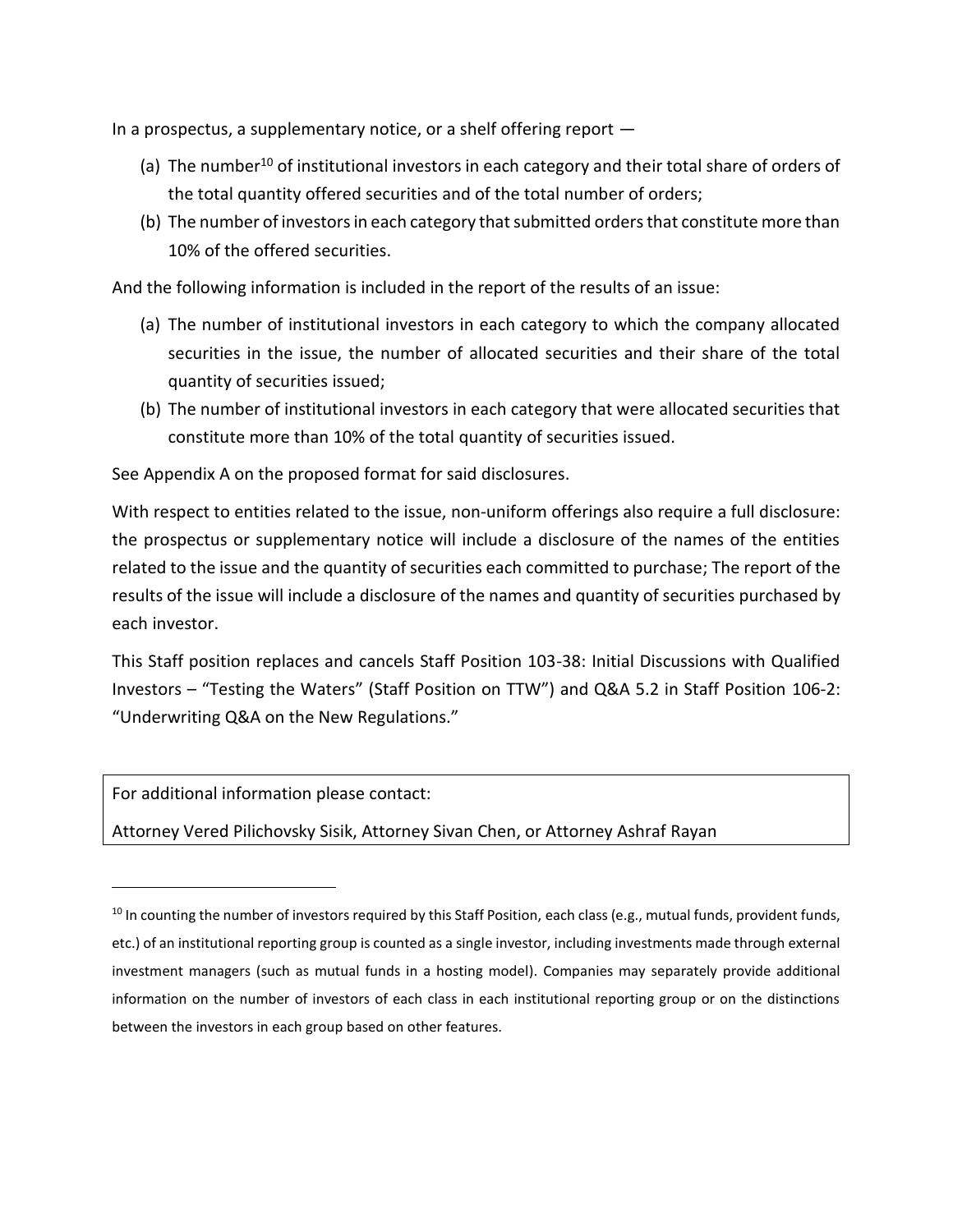$\overline{\phantom{a}}$ 

#### **Appendix A**

## **Format for Disclosure in Prospectus or Supplementary Notice of Investors Who Submitted Early Commitments, by Investor Category**

|          | Institutional<br>investor<br>category <sup>11</sup> | No. of<br>investors that<br>submitted an<br>order <sup>12</sup> | <b>Quantity of</b><br>securities<br>ordered | Share of<br>total<br>quantity of<br>securities<br>offered | <b>Share</b><br>of total<br>orders | No. of<br>investors<br>whose order<br>is for their<br>nostro<br>account | No. of investors<br>that submitted<br>orders for<br>securities that<br>constitute more<br>than 10% of the<br>securities offered |
|----------|-----------------------------------------------------|-----------------------------------------------------------------|---------------------------------------------|-----------------------------------------------------------|------------------------------------|-------------------------------------------------------------------------|---------------------------------------------------------------------------------------------------------------------------------|
| 1.       | For example<br>- mutual<br>funds                    |                                                                 |                                             |                                                           |                                    |                                                                         |                                                                                                                                 |
| 2.       | For example<br>- provident<br>funds                 |                                                                 |                                             |                                                           |                                    |                                                                         |                                                                                                                                 |
| 3.       |                                                     |                                                                 |                                             |                                                           |                                    |                                                                         |                                                                                                                                 |
| 4.<br>5. |                                                     |                                                                 |                                             |                                                           |                                    |                                                                         |                                                                                                                                 |
| 6.<br>7. |                                                     |                                                                 |                                             |                                                           |                                    |                                                                         |                                                                                                                                 |

<sup>&</sup>lt;sup>11</sup> Institutional investors, as this term is defined in the First Addendum to the Securities Law, distinguishing between the institutional and nostro investments of each, and entities related to the issue — the company, stakeholders, and all other entities entitled to a consideration with respect to the issue proceeding.

<sup>&</sup>lt;sup>12</sup> In counting the number of investors required by this Staff Position, each class (e.g., mutual funds, provident funds, etc.) of an institutional reporting group is counted as a single investor. Additional information on the number of investors of each class in each institutional reporting group or on the distinctions between the investors in each group based on other features should be provided outside this table.